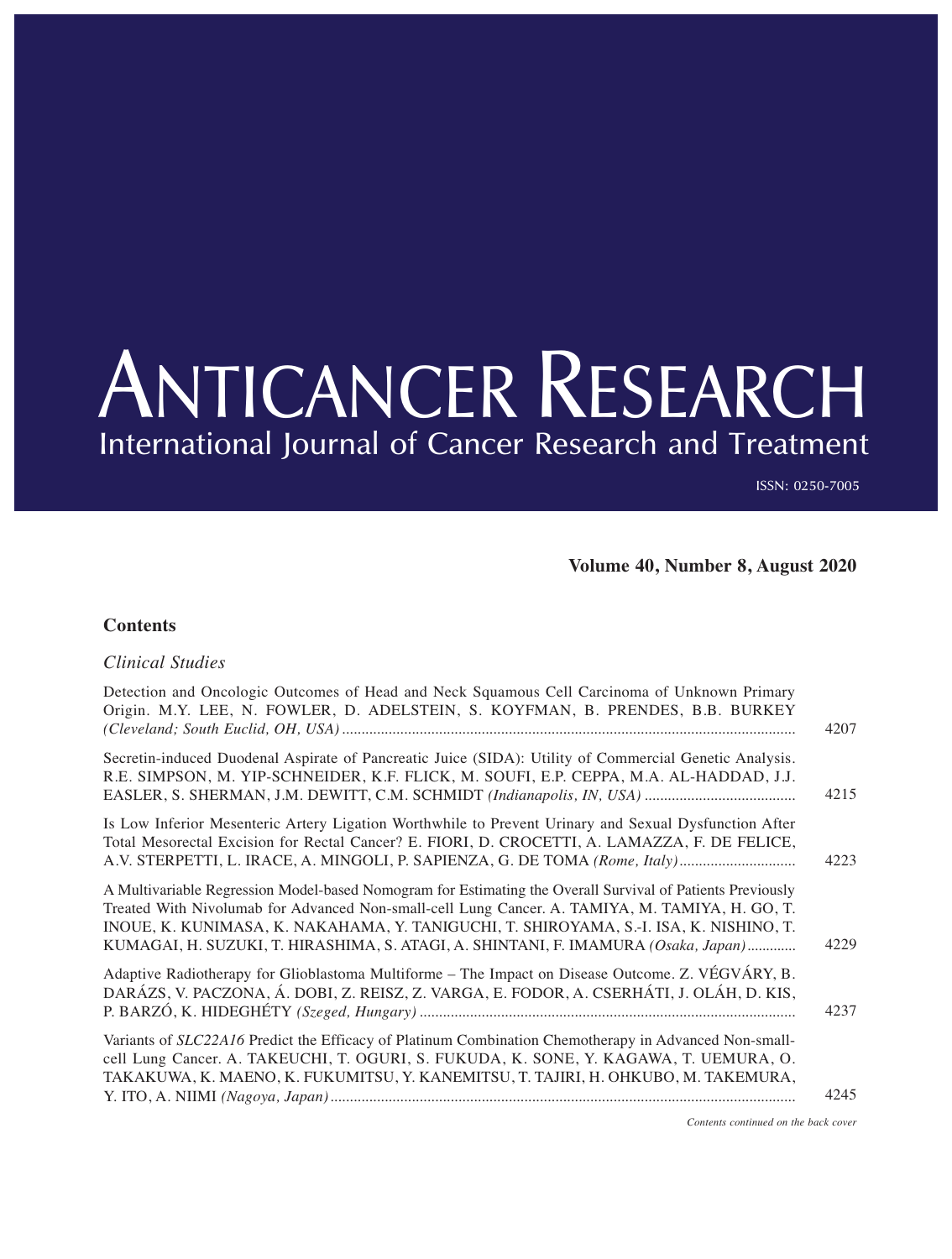| Interest for a Systematic Rehabilitation Program Including Physical Exercise and Lifestyle Accompaniment for Women<br>Recently Treated for Early Breast Cancer: A Comparative Study. S. MARECHAL, M.-P. GRAAS, L. COLLARD,<br>M. COLLIN, V. RASKIN, G. BRANDS, P. EVRARD, J.-P. LOBELLE, C. FOCAN (Liège; Beernem, Belgium) |
|-----------------------------------------------------------------------------------------------------------------------------------------------------------------------------------------------------------------------------------------------------------------------------------------------------------------------------|
| Association of C677T and A1298C MTHFR Polymorphisms and Fluoropyrimidine-induced Toxicity in<br>Mestizo Patients With Metastatic Colorectal Cancer. A. RAMOS-ESQUIVEL, R. CHINCHILLA, M. VALLE<br>4263                                                                                                                      |
| Skeletal Muscle Mass Depletion After Gastrectomy Negatively Affects the Prognosis of Patients With Gastric<br>Cancer. Y. KANAZAWA, T. YAMADA, D. KAKINUMA, K. MATSUNO, F. ANDO, I. FUJITA, H. KANNO,<br>4271                                                                                                                |
| Interstitial Brachytherapy for Limited (<4 cm) and Large (≥4 cm) Hepatic Metastases from Rare and Less Common<br>Cancers. C. HEINZE, J. OMARI, R. DAMM, P. HASS, T. BRUNNER, A. SUROV, R. SEIDESTICKER, M.<br>SEIDENSTICKER, J. RICKE, M. POWERSKI, M. PECH (Magdeburg; Munich, Germany)                                    |
| Comparison of Tolerability Between 2-Weekly and 3-Weekly Docetaxel Regimen in Castration-resistant<br>Prostate Cancer. Y. SHIMURA, Y. SUGA, S. ITAI, H. IWAMOTO, Y. TAKEZAWA, H. YAEGASHI, K.<br>4291<br>IZUMI, T. SHIMADA, Y. SAI, R. MATSUSHITA, A. MIZOKAMI (Kanazawa, Japan)                                            |
| Increase in Circulating Tumor Cells in Invasive Bladder Cancer After Transurethral Resection of Bladder<br>Tumor. N. HAGA, K. TSUBOUCHI, H. MARUTA, T. KOGUCHI, S. HOSHI, S. OGAWA, H. AKAIHATA,                                                                                                                            |
| Ephrin Receptor B2 Expression May Be a Prognostic Marker for Patients With Cancer: A Meta-analysis.<br>H.M. KOH, C.L. HYUN, B.G. JANG, H.J. LEE (Changwon; Jeju; Cheonan, Republic of Korea)                                                                                                                                |
| Borderline Microenvironment Fibrosis Is a Novel Poor Prognostic Marker of Oral Squamous Cell Carcinoma.<br>K. TSUCHIHASHI, M. NAKATSUGAWA, J.-I. KOBAYASHI, T. SASAYA, R. MORITA, T. KUBO, T.<br>KANASEKI, T. TSUKAHARA, H. ASANUMA, T. HASEGAWA, H. HIRANO, A. MIYAZAKI, Y.<br>4319                                        |
| Correlation of Pathological Complete Response With Tumor Volume Reduction During Neoadjuvant<br>Chemoradiotherapy in Lung Cancer. S. TAKAHASHI, T. GO, M. ANADA, T. KINOSHITA, T. NISHIDE,                                                                                                                                  |
| Practice Variation in the Adjuvant Treatment of Colon Cancer in the Netherlands: A Population-based Study.<br>L. KEIKES, M. KOOPMAN, V.E.P.P. LEMMENS, M.G.H. VAN OIJEN, C.J.A. PUNT (Amsterdam; Utrecht;                                                                                                                   |
| Predictors of Postoperative Ascites After Hepatic Resection in Patients With Hepatocellular Carcinoma. N.<br>HARIMOTO, K. ARAKI, N. ISHII, R. MURANUSHI, K. HOSHINO, K. HAGIWARA, M. TSUKAGOSHI,                                                                                                                            |
| Diagnostic Role of Contrast-enhanced Ultrasound in the Discrimination of Malignant Portal Vein Thrombosis<br>in Patients With Hepatocellular Carcinoma. J.H. KWON, S.H. YOO, S.W. NAM, Y.J. LEE, Y.R. SHIN<br>4351                                                                                                          |
| Better Cancer-specific Survival in Younger Patients With Stage III Colorectal Cancer: A Propensity Score<br>Matching Study From Japan. L. WANG, Y. HIRANO, G. HENG, T. ISHII, H. KONDO, K. HARA, N.<br>4365                                                                                                                 |
| Giant Cell Tumor of Tendon Sheath With a $t(1;1)(p13;p34)$ Chromosomal Translocation. S. NAKAYAMA,<br>4373                                                                                                                                                                                                                  |
| A Model for Predicting DNA Mismatch Repair-deficient Colorectal Cancer. K. CHIKATANI, N. CHIKA, O.<br>4379<br>SUZUKI, T. SAKIMOTO, K. ISHIBASHI, H. EGUCHI, Y. OKAZAKI, H. ISHIDA (Saitama; Tokyo, Japan)                                                                                                                   |

*Contents continued on the preceding page*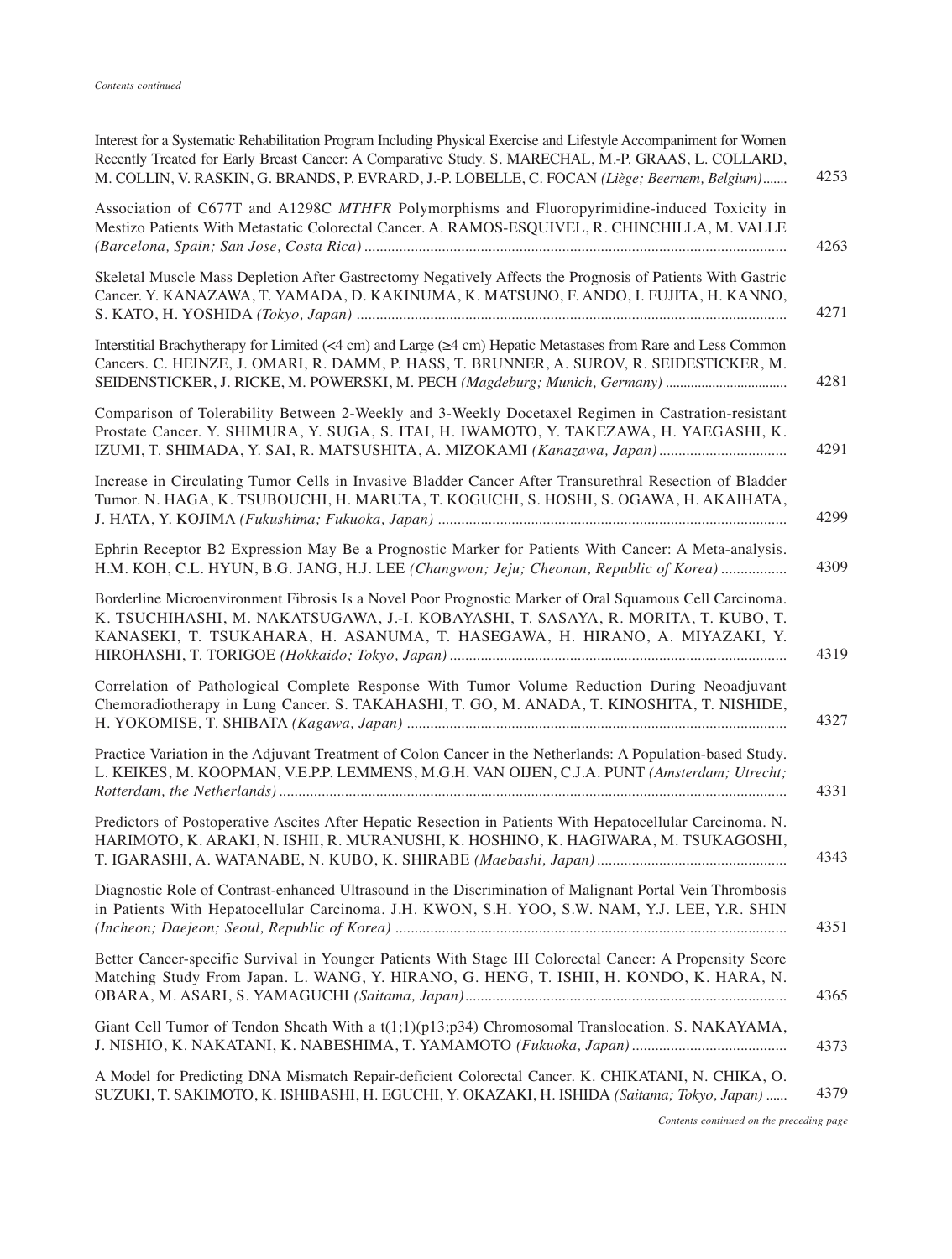| Risk Factors for Recurrence in Esophageal Squamous Cell Carcinoma Without Pathological Complete<br>Response After Trimodal Therapy. T. KUROKAWA, Y. HAMAI, M. EMI, Y. IBUKI, T. YOSHIKAWA, M.                                                                                                             |
|-----------------------------------------------------------------------------------------------------------------------------------------------------------------------------------------------------------------------------------------------------------------------------------------------------------|
| Prognostic Stratification of the IMDC Intermediate Risk Group After Treatment With First-line Molecular-<br>targeted Therapy for Metastatic Renal Cell Carcinoma. K. TAKAHARA, R. ANDO, K. KANAO, T. ITO, H.<br>MIYAKE, M. SUMITOMO, T. YASUI, R. SHIROKI (Toyoake; Nagoya; Hidaka; Hamamatsu, Japan)     |
| EGFR Mutated Lung Adenocarcinoma Metastasis to the Pancreas Mimicking Primary Pancreatic Ductal<br>Carcinoma. C. CAO, M.X. KONG, M. KAPALI, K. MOEZARDALAN, Q. SHI, A. AZARM, J. LAI                                                                                                                      |
| Predictive Factors for Non-sentinel Nodal Metastasis in Patients With Sentinel Lymph Node-positive Breast<br>Cancer. Y. ISHIZUKA, Y. HORIMOTO, M. NAKAMURA, A. ARAKAWA, T. FUJITA, K. IIJIMA, M.                                                                                                          |
| Radiotherapy of Prostate Carcinoma: A Comparison of the Predictive Role of EAU Versus NCCN Risk Stratification<br>Systems. M. BUWENGE, F. DEODATO, N. DOMINSKY, M. NTRETA, S. CILLA, G. SIEPE, A.R. ALITTO, S.<br>BISELLO, V. VALENTINI, G. MACCHIA, A.G. MORGANTI (Bologna; Campobasso; Rome, Italy)     |
| Fibrosis or Necrosis in Resected Lymph Node Indicate Metastasis Before Chemoradiotherapy in Lung Cancer<br>Patients. Y. TAKAHASHI, J. SOH, K. SHIEN, H. YAMAMOTO, M. YAMANE, K. KIURA, S. KANAZAWA,                                                                                                       |
| <b>Experimental Studies</b>                                                                                                                                                                                                                                                                               |
| Mosaic Recombinant Adeno-associated Virus Vector rAAV/DJ/CAG for Targeted Gene Delivery to Melanoma<br>Cells Metastasized to the Lung. M. CZAJKA, A. ZAJKOWSKA, M. GAWLAK, M. BUJALSKA-                                                                                                                   |
| Involvement of the Interferon Signaling Pathways in Pancreatic Cancer Cells. M. FUJISAWA, T. KANDA,<br>T. SHIBATA, R. SASAKI, R. MASUZAKI, N. MATSUMOTO, K. NIREI, H. IMAZU, K. KURODA, M.                                                                                                                |
| A Novel Anti-inflammatory Phenotype Transformed by Repetitive Low-dose Lipopolysaccharide in Primary<br>Peritoneal Tissue-resident Macrophages. H. MIZOBUCHI, K. YAMAMOTO, M. YAMASHITA, H.                                                                                                               |
| MiR-196a-2 Genotypes Determine the Susceptibility and Early Onset of Childhood Acute Lymphoblastic<br>Leukemia. C.-C. CHEN, P.-C. HSU, L.-C. SHIH, Y.-N. HSU, C.-C. KUO, C.-Y. CHAO, W.-S. CHANG, C.-                                                                                                     |
| Novel Anti-CD70 Antibody Drug Conjugate for the Treatment of Adult T-Cell Leukemia (ATL). R.<br>YOKOTA, S. HASHIMOTO, I. WATANABE, S. KISHIMOTO, M. TOYAMA, M. OKAMOTO, M.                                                                                                                                |
| Clinical Implications of Cancer Stem Cell Markers and ABC Transporters as a Predictor of Prognosis in<br>Colorectal Cancer Patients. B.-H. KIM, H.-K. OH, D.-W. KIM, S.-B. KANG, Y. CHOI, E. SHIN (Seoul;                                                                                                 |
| Peroxiredoxin II Inhibits Alcohol-induced Apoptosis in L02 Hepatocytes Through AKT/β-Catenin Signaling<br>Pathway. Y.-H. HAN, W.-L. LI, M.-H. JIN, Y.-H. JIN, Y.-Q. ZHANG, L.-Z. KONG, L.-Y. YU, J.W. HYUN,<br>J. KWON, H.-N. SUN, T. KWON (Daging, PR China; Jeju; Chungbuk; Jeonbuk, Republic of Korea) |
| Involvement of Corticotropin-releasing Hormone-related Peptides in Cellular Stress Caused by Anticancer                                                                                                                                                                                                   |

*Contents continued on the preceding page*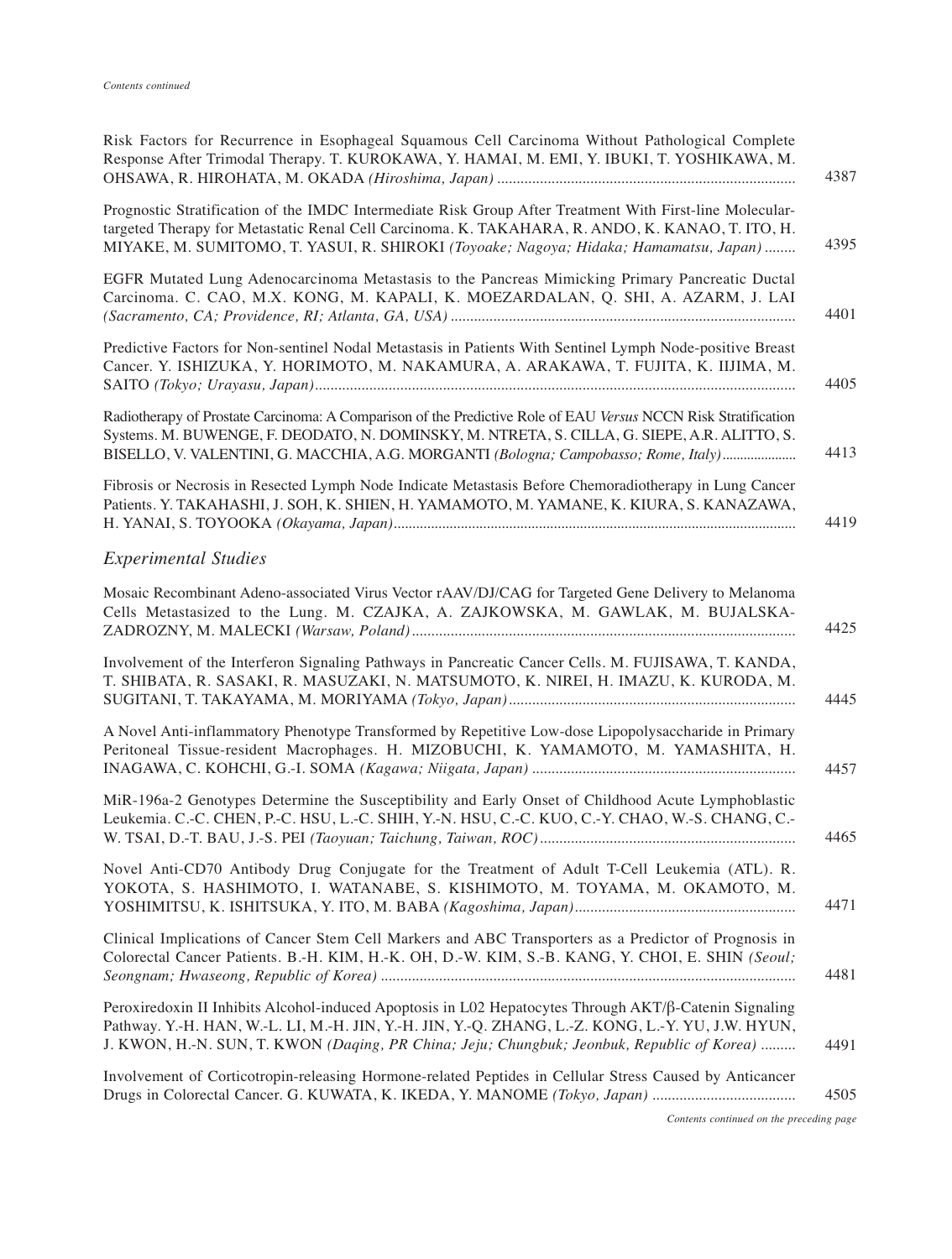| Inactivation of c-Met/PI3K/Akt/mTOR Pathway. C.-H. YUE, C.-H. CHEN, W.-T. LEE, T.-F. SU, Y.-R. PAN,<br>Y.-P. CHEN, F.-M. HUANG, C.-J. LEE (Taichung; Miaoli; Changhua, Taiwan, ROC)                                                                                                | 4513      |
|------------------------------------------------------------------------------------------------------------------------------------------------------------------------------------------------------------------------------------------------------------------------------------|-----------|
| The Contribution of <i>MMP-9</i> Genotypes to Pterygium in Taiwan. C.-B. TSAI, N.-Y. HSIA, Z.-H. WANG, J.-<br>S. YANG, Y.-M. HSU, Y.-C. WANG, W.-S. CHANG, D.-T. BAU, M.-C. YIN, C.-W. TSAI (Chia-Yi;                                                                              | 4523      |
| Ginseng Seed Oil Inhibits the Growth of Estrogen Receptor-positive Breast Cancer Cells. T.H. KIM, S.-C.                                                                                                                                                                            | 4529      |
| The Roles of Connexin 26, 32, and 43 as Prognostic Factors for Gastric Cancer. E.Y. KIM, K.H. JUN, K.                                                                                                                                                                              | 4537      |
| Exploring Flavonoids for Potential Inhibitors of a Cancer Signaling Protein PI3Ky Kinase Using<br>Computational Methods. M. REHAN, M.M. MAHMOUD, S. TABREZ, H.M.A. HASSAN, G.M. ASHRAF                                                                                             | 4547      |
| Overexpression of Holocarboxylase Synthetase Predicts Lymph Node Metastasis and Unfavorable Prognosis<br>in Breast Cancer. W. SUKJOI, S. SIRITUTSOONTORN, P. CHANSONGKROW, S. WAIWITLIKHIT, S.W.<br>POLYAK, M. WARNNISSORN, V. CHAROENSAWAN, C. THUWAJIT, S. JITRAPAKDEE (Bangkok; | 4557      |
| Molecular Profiles of Breast Cancer in a Single Institution. T. KAMIO, H. KAMIO, T. AOKI, Y. ONDO, T.<br>UCHIYAMA, K. YAMAMOTO-SHIMOJIMA, M. WATANABE, T. OKAMOTO, H. KANNO, T. YAMAMOTO                                                                                           | 4567      |
| ABSTRACTS OF THE 30th ANNUAL MEETING OF THE ITALIAN SOCIETY OF URO-ONCOLOGY                                                                                                                                                                                                        | 4571-4650 |
| PROCEEDINGS OF THE 23RD ANNUAL MEETING OF THE SOCIETY OF BIOTHERAPEUTIC                                                                                                                                                                                                            |           |
|                                                                                                                                                                                                                                                                                    | 4651-4804 |
| Review                                                                                                                                                                                                                                                                             |           |
| Current Status of Therapeutic Drug Monitoring of 5-Fluorouracil Prodrugs. Y. HASHIMOTO, Y. YOSHIDA,<br>T. YAMADA, N. AISU, G. YOSHIMATSU, F. YOSHIMURA, S. HASEGAWA (Fukuoka, Japan)                                                                                               | 4655      |
| <b>Experimental Studies</b>                                                                                                                                                                                                                                                        |           |
| Mutant KRAS Promotes NKG2D+ T Cell Infiltration and CD155 Dependent Immune Evasion. K. NISHI, S.<br>ISHIKURA, M. UMEBAYASHI, T. MORISAKI, T. INOZUME, T. KINUGASA, M. AOKI, S. NIMURA,<br>A. SWAIN, Y. YOSHIDA, S. HASEGAWA, K. NABESHIMA, T. SAKATA, S. SHIRASAWA, T. TSUNODA     | 4663      |
| Effect of Isomerization of TX-2036 Derivatives on the Interaction With Tyrosine Kinase Domain of EGF                                                                                                                                                                               | 4675      |
| Enhanced Effect of Hyaluronan and Elastin Synthesis in Fibroblasts Through Lipopolysaccharide-activated<br>Macrophages. T. HONDA, S. TSUTSUI, C. KOHCHI, H. INAGAWA (Kanagawa; Kagawa; Niigata, Japan)                                                                             | 4681      |
| MK615 Suppresses Hypoxia Tolerance by Up-regulation of E-cadherin in Colorectal Cancer Cells With<br>Mutant KRAS. K. NISHI, T. TSUNODA, Y. UCHIDA, T. SUETA, M. SAWATSUBASHI, T. YAMANO, Y.                                                                                        | 4687      |

*Contents continued on the preceding page*